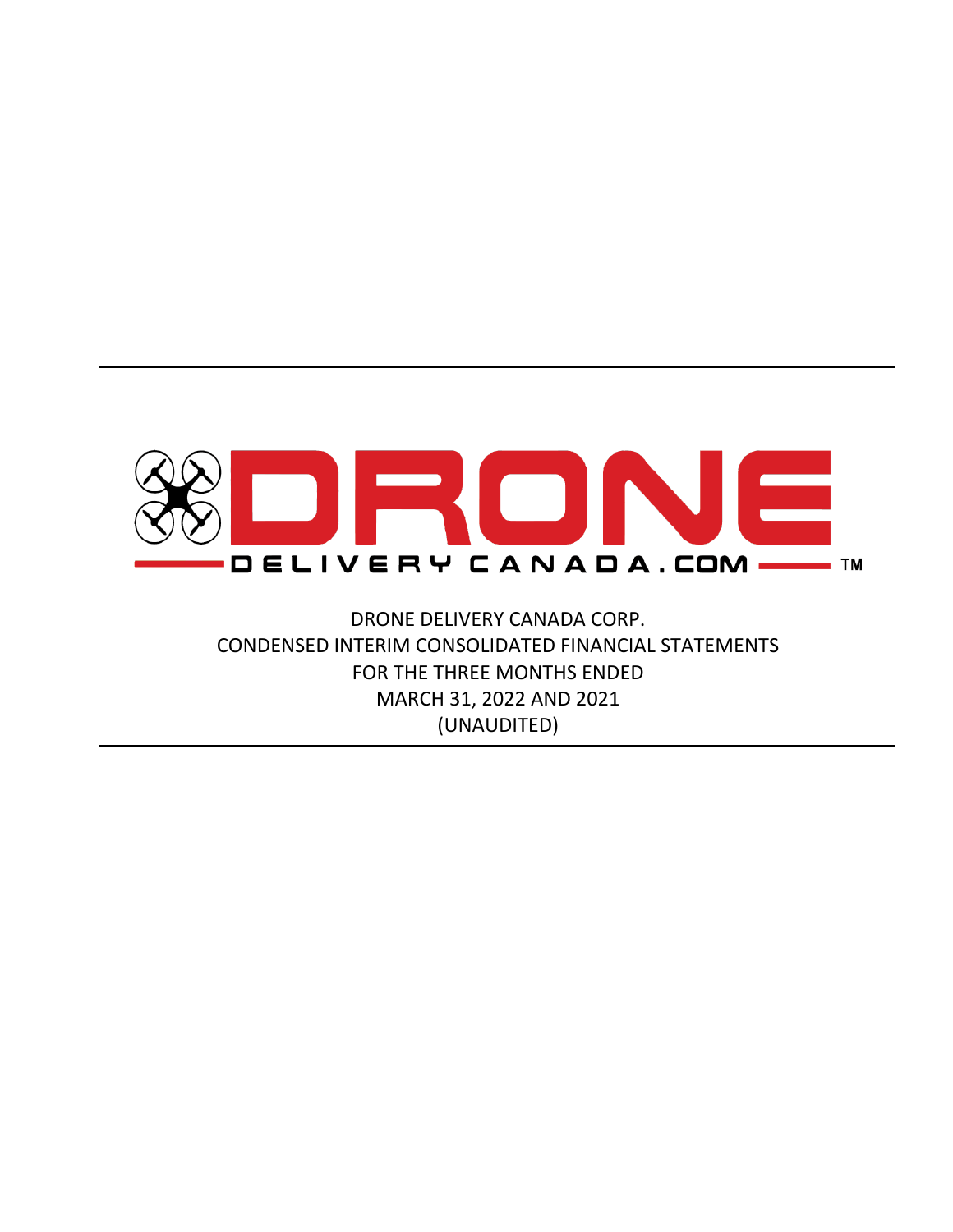#### **MANAGEMENT'S RESPONSIBILITY FOR FINANCIAL REPORTING**

The accompanying unaudited condensed consolidated interim financial statements of Drone Delivery Canada Corp. (the "Company") are the responsibility of management and the Board of Directors.

The unaudited condensed interim consolidated financial statements have been prepared by management, on behalf of the Board of Directors, in accordance with the accounting policies disclosed in the notes to the unaudited condensed interim consolidated financial statements. Where necessary, management has made informed judgments and estimates in accounting for transactions which were not complete at the statement of financial position date. In the opinion of management, the unaudited condensed interim consolidated financial statements have been prepared within acceptable limits of materiality and are in accordance with International Accounting Standard 34 - Interim Financial Reporting using accounting policies consistent with International Financial Reporting Standards appropriate in the circumstances.

Management has established processes, which are in place to provide it with sufficient knowledge to support management representations that it has exercised reasonable diligence in that (i) the unaudited condensed interim financial statements do not contain any untrue statement of material fact or omit to state a material fact required to be stated or that is necessary to make a statement not misleading in light of the circumstances under which it is made, as of the date of, and for the periods presented by, the unaudited condensed interim consolidated financial statements and (ii) the unaudited condensed consolidated interim financial statements fairly present in all material respects the financial condition, results of operations and cash flows of the Company, as of the date of and for the periods presented by the unaudited condensed interim consolidated financial statements.

The Board of Directors is responsible for reviewing and approving the unaudited condensed interim consolidated financial statements together with other financial information of the Company and for ensuring that management fulfills its financial reporting responsibilities. An Audit Committee assists the Board of Directors in fulfilling this responsibility. The Audit Committee meets with management to review the financial reporting process and the unaudited condensed interim consolidated financial statements together with other financial information of the Company. The Audit Committee reports its findings to the Board of Directors for its consideration in approving the unaudited condensed interim consolidated financial statements together with other financial information of the Company for issuance to the shareholders.

Management recognizes its responsibility for conducting the Company's affairs in compliance with established financial standards, and applicable laws and regulations, and for maintaining proper standards of conduct for its activities.

#### **NOTICE TO READER**

The accompanying condensed interim consolidated financial statements of the Company have been prepared by and are the responsibility of management. The financial statements have not been reviewed by the Company's auditors.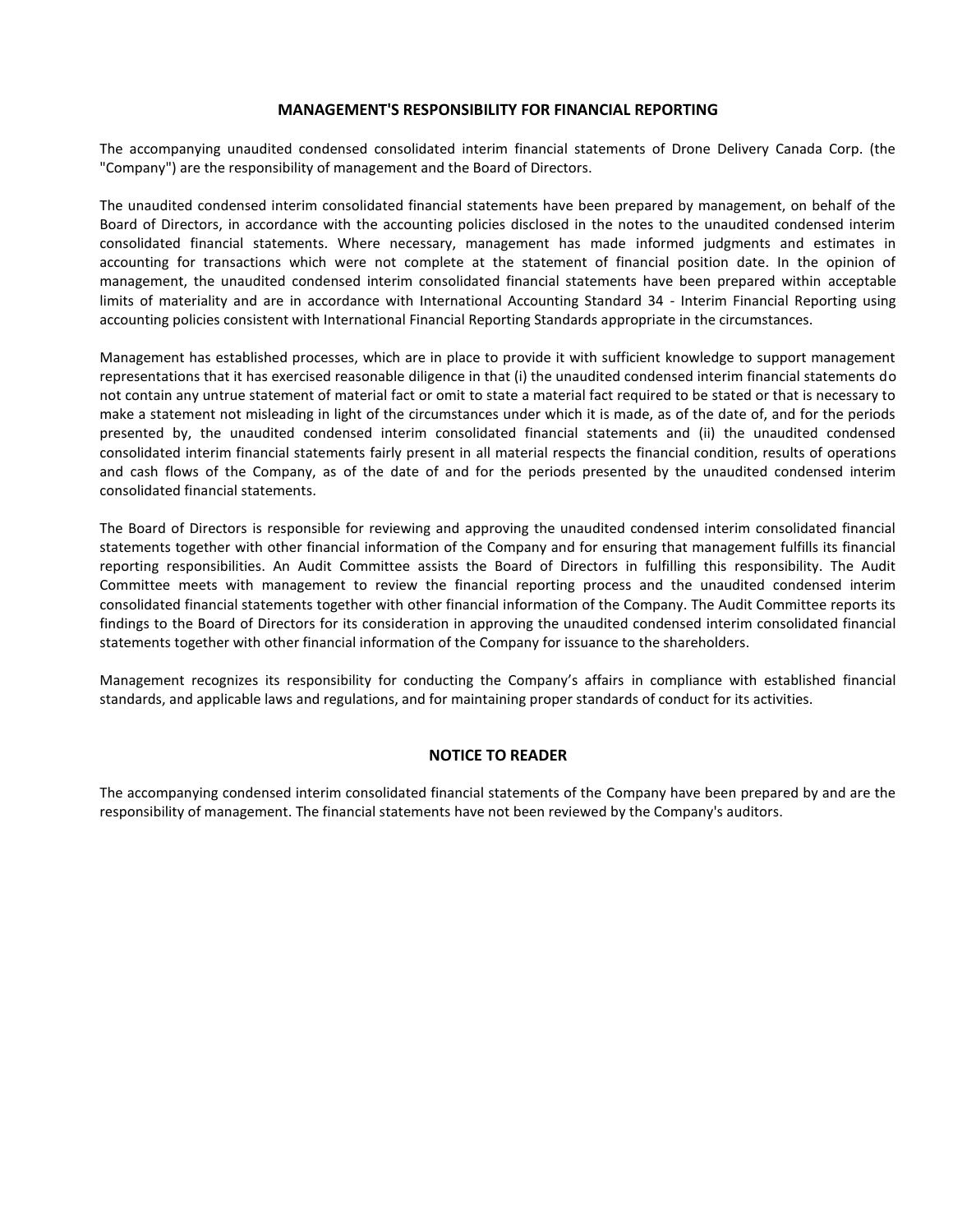# **Condensed Interim Consolidated Statements of Financial Position**

**(Expressed in Canadian dollars) (Unaudited)** 

|                                                | March 31, 2022   | December 31, 2021 |
|------------------------------------------------|------------------|-------------------|
| <b>ASSETS</b>                                  |                  |                   |
| Current                                        |                  |                   |
| Cash and cash equivalents (Note 1)             | \$<br>24,322,228 | \$<br>27,674,955  |
| Trade and other receivables (Note 3)           | 194,825          | 421,330           |
| Prepaid expenses (Note 15)                     | 497,159          | 505,888           |
|                                                | 25,014,212       | 28,602,173        |
| Equipment (Note 5)                             | 2,207,626        | 2,296,980         |
| Patents (Note 4)                               | 816,470          | 812,462           |
| Trademarks (Note 6)                            | 107,824          | 107,383           |
| Leasehold improvements (Note 7)                | 698,228          | 781,525           |
| Right-of-use assets (Note 8)                   | 344,799          | 358,880           |
| <b>TOTAL ASSETS</b>                            | \$<br>29,189,159 | \$<br>32,959,403  |
| <b>LIABILITIES</b>                             |                  |                   |
| Current                                        |                  |                   |
| Trade and other payables (Note 14)             | \$<br>1,182,801  | \$<br>1,390,285   |
| Lease obligations - current portion (Note 9)   | 222,379          | 183,324           |
| Deferred revenue                               | 325,901          | 396,651           |
|                                                | 1,731,081        | 1,970,260         |
| Lease obligations - long-term portion (Note 9) | 167,278          | 227,278           |
| <b>TOTAL LIABILITIES</b>                       | 1,898,359        | 2,197,538         |
| <b>EQUITY</b>                                  |                  |                   |
| Share capital                                  | 96,311,976       | 96,311,976        |
| Share-based payments reserve                   | 10,636,347       | 10,518,174        |
| Deficit                                        | (79, 657, 523)   | (76,068,285)      |
| <b>TOTAL EQUITY</b>                            | 27,290,800       | 30,761,865        |
| <b>TOTAL LIABILITIES AND EQUITY</b>            | \$<br>29,189,159 | \$<br>32,959,403  |
| Nature of Operations (Note 1)                  |                  |                   |

**Approved on Behalf of the Board:**

Signed *"Larry Taylor"* Signed *"Steve Magirias"* 

**Larry Taylor, Director Steve Magirias, CEO** 

*The accompanying notes form an integral part of these interim condensed consolidated financial statements.*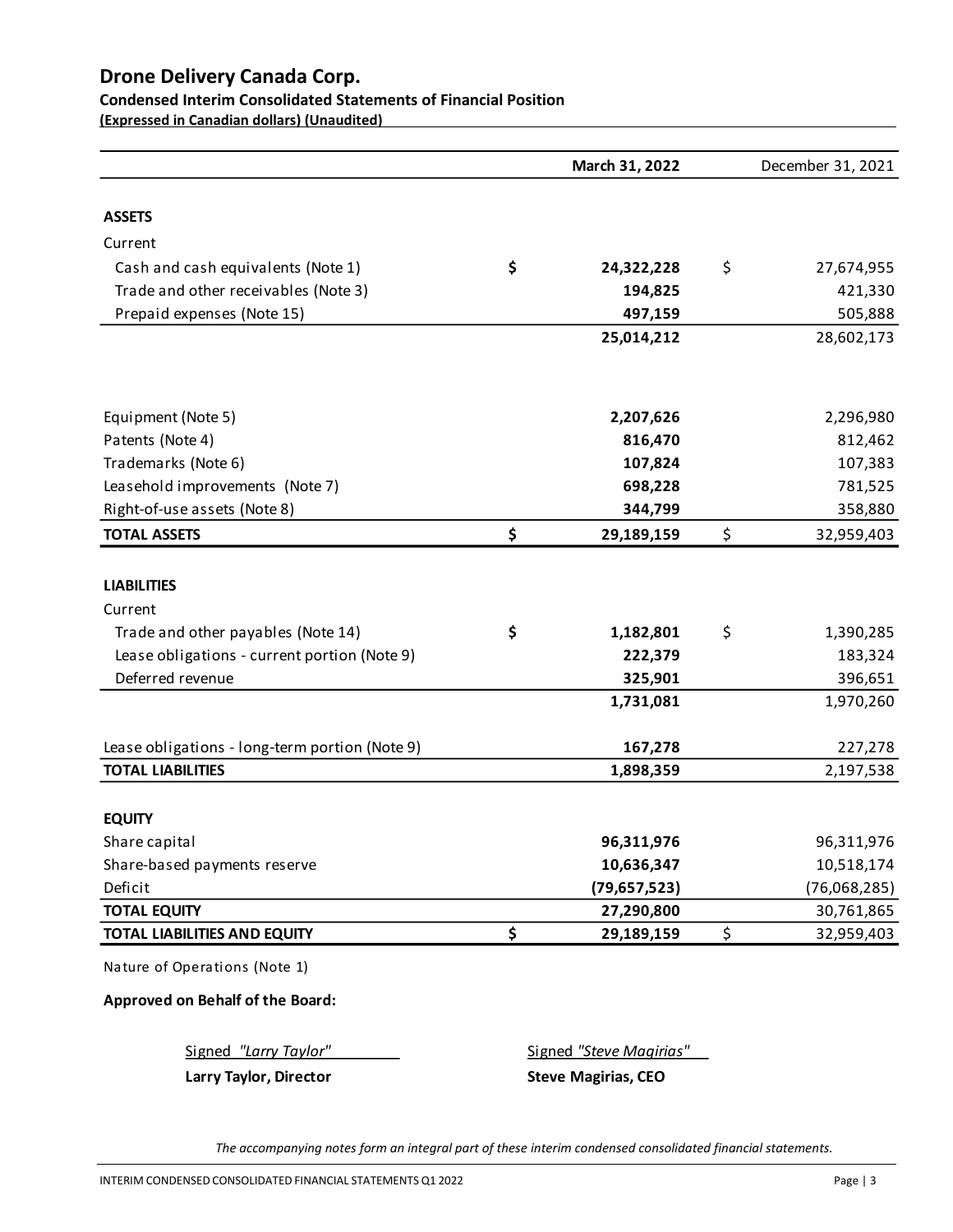**Condensed Interim Consolidated Statements of Loss and Comprehensive Loss**

**(Expressed in Canadian dollars) (Unaudited)** 

|                                            | <b>Three Months Ended</b> | Three Months Ended |
|--------------------------------------------|---------------------------|--------------------|
|                                            | March 31, 2022            | March 31, 2021     |
| <b>REVENUE</b>                             | \$<br>142,750 \$          | 194,676            |
| <b>OPERATING EXPENSES</b>                  |                           |                    |
| Service costs and materials                | 56,732                    | 61,675             |
| Advertising and promotion                  | 38,166                    | 1,244,251          |
| Depreciation and amortization              | 235,971                   | 208,278            |
| Interest expense on lease obligations      | 9,549                     | 11,734             |
| Consulting (Note 15)                       | 619,474                   | 480,687            |
| Impairment of equipment (Note 5)           |                           | 43,847             |
| Interest and bank charges                  | 5,435                     | 4,972              |
| Personnel expenses (Note 15)               | 1,648,875                 | 1,012,464          |
| Office and general                         | 451,442                   | 379,420            |
| Professional fees (Note 15)                | 134,749                   | 114,724            |
| Shareholder information                    | 134,752                   | 78,475             |
| Research and development                   | 300,102                   | 368,623            |
| Share-based compensation (Note 15)         | 118,173                   | 624,033            |
| <b>TOTAL OPERATING EXPENSES</b>            | \$<br>3,753,419 \$        | 4,633,183          |
| <b>OPERATING LOSS</b>                      | \$<br>$(3,610,669)$ \$    | (4,438,507)        |
| Interest income                            | (23, 969)                 | (10, 216)          |
| Foreign exchange losses                    | 2,537                     | 7,143              |
| <b>NET LOSS AND COMPREHENSIVE LOSS</b>     | \$<br>$(3,589,238)$ \$    | (4,435,434)        |
| Basic and diluted loss per share (Note 13) | \$<br>$(0.02)$ \$         | (0.02)             |
| Weighted average number of shares          |                           |                    |
| outstanding - basic and diluted            | 222,547,506               | 216,965,081        |

*The accompanying notes form an integral part of these interim condensed consolidated financial statements.*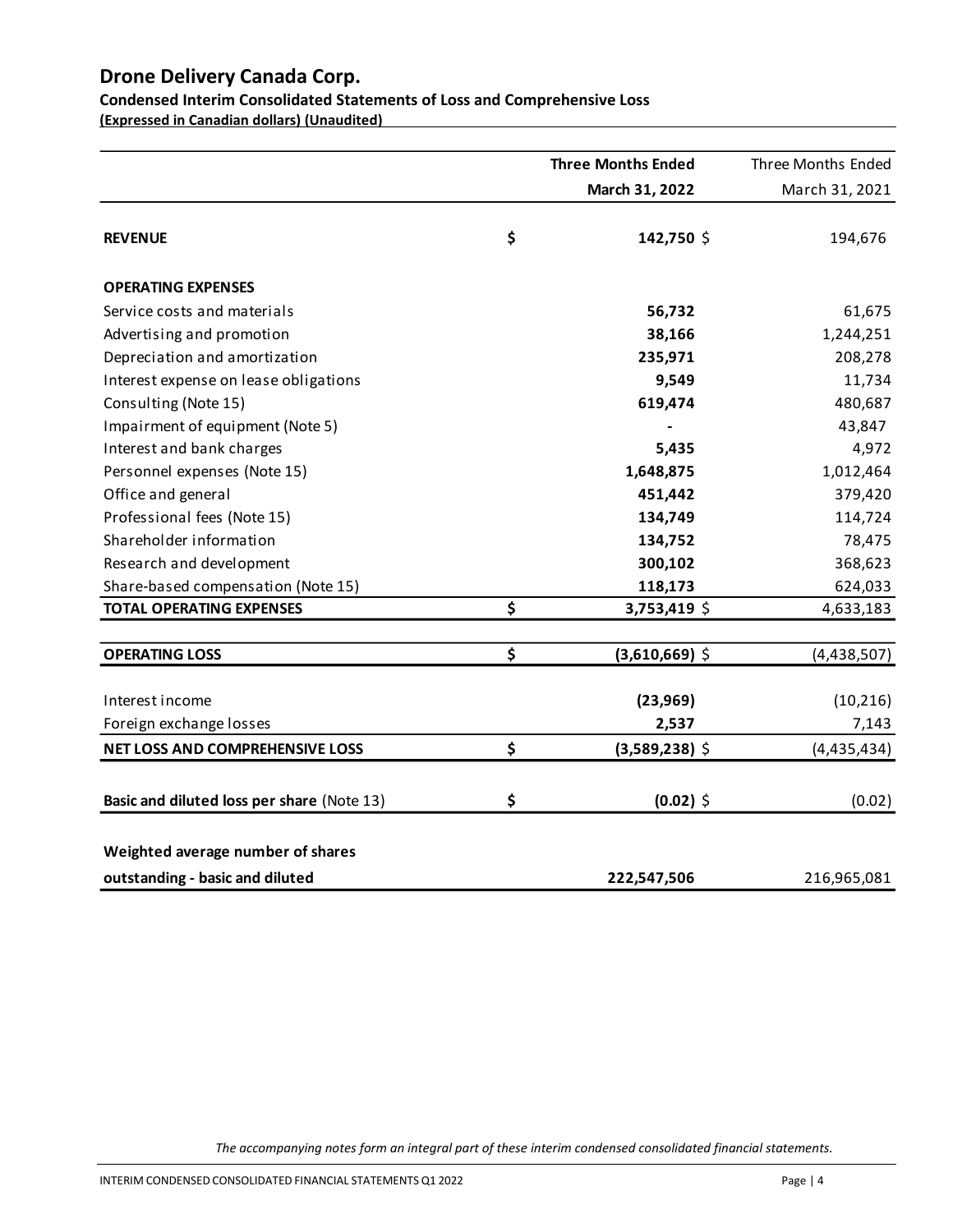**Condensed Interim Consolidated Statements of Changes in Shareholders' Equity (Expressed in Canadian dollars) (Unaudited)** 

|                                       |               |               | Share-based  |              |             |
|---------------------------------------|---------------|---------------|--------------|--------------|-------------|
|                                       | Number of     | <b>Common</b> | Payments     |              |             |
|                                       | <b>Shares</b> | Shares (\$)   | Reserve (\$) | Deficit (\$) | Total (\$)  |
| Balance, December 31, 2020            | 210,066,589   | 69,543,950    | 18,922,208   | (61,368,606) | 27,097,552  |
| Exercise of broker warrants - cash    | 845,261       | 745,424       |              |              | 745,424     |
| Exercise of broker warrants - valuati |               | 179,399       | (179, 399)   |              |             |
| Exercise of warrants - cash           | 3,873,000     | 4,804,219     |              |              | 4,804,219   |
| Exercise of warrants - valuation      |               | 979,483       | (979, 483)   |              |             |
| Exercise of options - cash            | 8,666,661     | 10,844,161    |              |              | 10,844,161  |
| Exercise of options - valuation       |               | 8,231,301     | (8,231,301)  |              |             |
| Stock based compensation              |               |               | 624,033      |              | 624,033     |
| Net Loss for the year                 |               |               |              | (4,435,434)  | (4,435,434) |
| <b>Balance, March 31, 2021</b>        | 223,451,511   | 95,327,937    | 10,156,058   | (65,804,040) | 39,679,955  |
|                                       |               |               |              |              |             |
| Balance, December 31, 2021            | 224,199,012   | 96,311,976    | 10,518,174   | (76,068,285) | 30,761,865  |
| Stock based compensation              |               |               | 118,173      |              | 118,173     |
| Net Loss for the year                 |               |               |              | (3,589,238)  | (3,589,238) |
| <b>Balance, March 31, 2022</b>        | 224,199,012   | 96,311,976    | 10,636,347   | (79,657,523) | 27,290,800  |

*The accompanying notes form an integral part of these condensed interim consolidated financial statements.*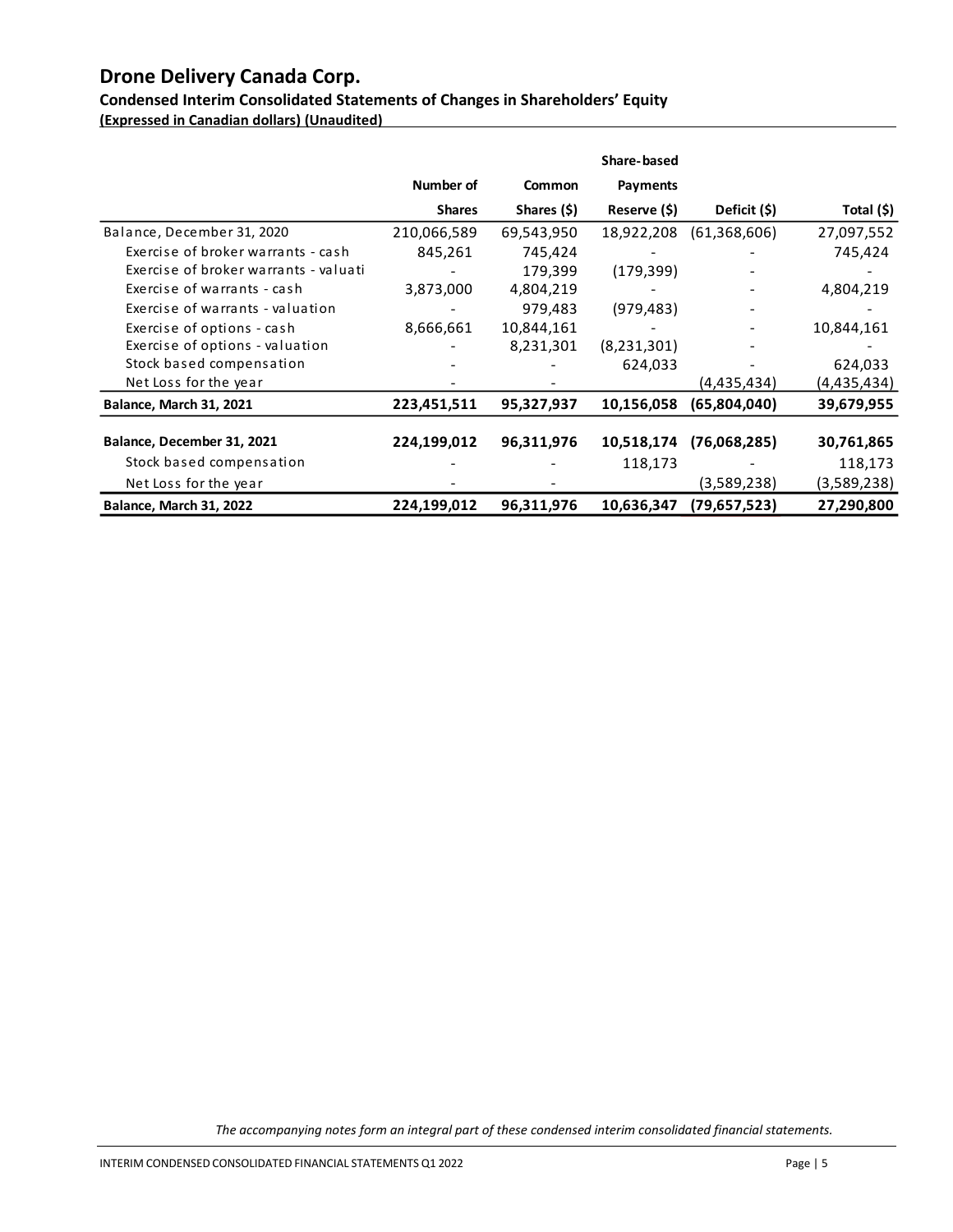# **Condensed Interim Consolidated Statements of Cash Flows**

**(Expressed in Canadian dollars) (Unaudited)** 

|                                                                                                                   |    | <b>Three Months Ended</b> | Three Months Ended |
|-------------------------------------------------------------------------------------------------------------------|----|---------------------------|--------------------|
|                                                                                                                   |    | March 31, 2022            | March 31, 2021     |
| CASH (USED IN) PROVIDED BY:                                                                                       |    |                           |                    |
| <b>OPERATING ACTIVITIES</b>                                                                                       |    |                           |                    |
| Net loss for the period                                                                                           | \$ | $(3,589,238)$ \$          | (4,435,434)        |
| Items not affecting cash:                                                                                         |    |                           |                    |
|                                                                                                                   |    |                           |                    |
| Depreciation of equipment and right-of-use assets                                                                 |    | 231,553<br>9,549          | 205,376<br>11,734  |
| Interest expense on lease obligations<br>Amortization of patents                                                  |    |                           |                    |
| Stock-based compensation                                                                                          |    | 4,418<br>118,173          | 2,902              |
|                                                                                                                   |    |                           | 624,033            |
| Impairment of equipment                                                                                           |    |                           | 43,847             |
| Net change in non-cash working capital:<br>Trade and other receivables                                            |    |                           |                    |
|                                                                                                                   |    | 226,505                   | (227, 330)         |
| Prepaid expenses                                                                                                  |    | 8,729                     | (44, 790)          |
| Accounts payable and accrued liabilities                                                                          |    | (278, 234)                | (766, 501)         |
| NET CASH USED IN OPERATING ACTIVITIES                                                                             | \$ | $(3,268,545)$ \$          | (4,586,163)        |
| <b>INVESTING ACTIVITIES</b>                                                                                       |    |                           |                    |
| Acquisition of equipment                                                                                          |    | (1, 393)                  | (9,082)            |
| Acquisition of patents and trademarks                                                                             |    | (8,868)                   | (14, 767)          |
| Acquisition of leasehold improvements                                                                             |    | (11,200)                  |                    |
| NET CASH USED IN INVESTING ACTIVITIES                                                                             | \$ | $(21,461)$ \$             | (23, 849)          |
| <b>FINANCING ACTIVITIES</b>                                                                                       |    |                           |                    |
| Lease payments                                                                                                    |    | (62, 721)                 | (53, 638)          |
| Proceeds from exercise of options                                                                                 |    |                           | 10,844,161         |
| Proceeds from exercise of warrants                                                                                |    |                           | 4,804,219          |
| Proceeds from exercise of broker warrants                                                                         |    |                           | 745,424            |
| NET CASH PROVIDED BY FINANCING ACTIVITIES                                                                         | \$ | $(62,721)$ \$             | 16,340,166         |
|                                                                                                                   |    |                           |                    |
| <b>INCREASE IN CASH</b>                                                                                           |    | (3,352,727)               | 11,730,154         |
| CASH AND CASH EQUIVALENTS, BEGINNING OF PERIOD                                                                    |    | 27,674,955                | 23,464,255         |
| CASH AND CASH EQUIVALENTS, END OF PERIOD                                                                          | Ş  | 24,322,228 \$             | 35,194,409         |
|                                                                                                                   |    |                           |                    |
| SUPPLEMENTARY CASH FLOW INFORMATION:                                                                              |    |                           |                    |
| During the three month ended March 31, 2022 and 2021 non-cash activites were conducted by the Company as follows: |    |                           |                    |
|                                                                                                                   |    | <b>Three Months Ended</b> | Three Months Ended |
|                                                                                                                   |    | March 31, 2022            | March 31, 2021     |

| <b>Investing Activities</b>       |                |   |
|-----------------------------------|----------------|---|
| Acquistion of right-of-use assets | $(32, 228)$ \$ | - |
| <b>Financing Activities</b>       |                |   |
| Increase in lease obligation      | $32,228$ \$    |   |

*The accompanying notes form an integral part of these condensed interim consolidated financial statements.*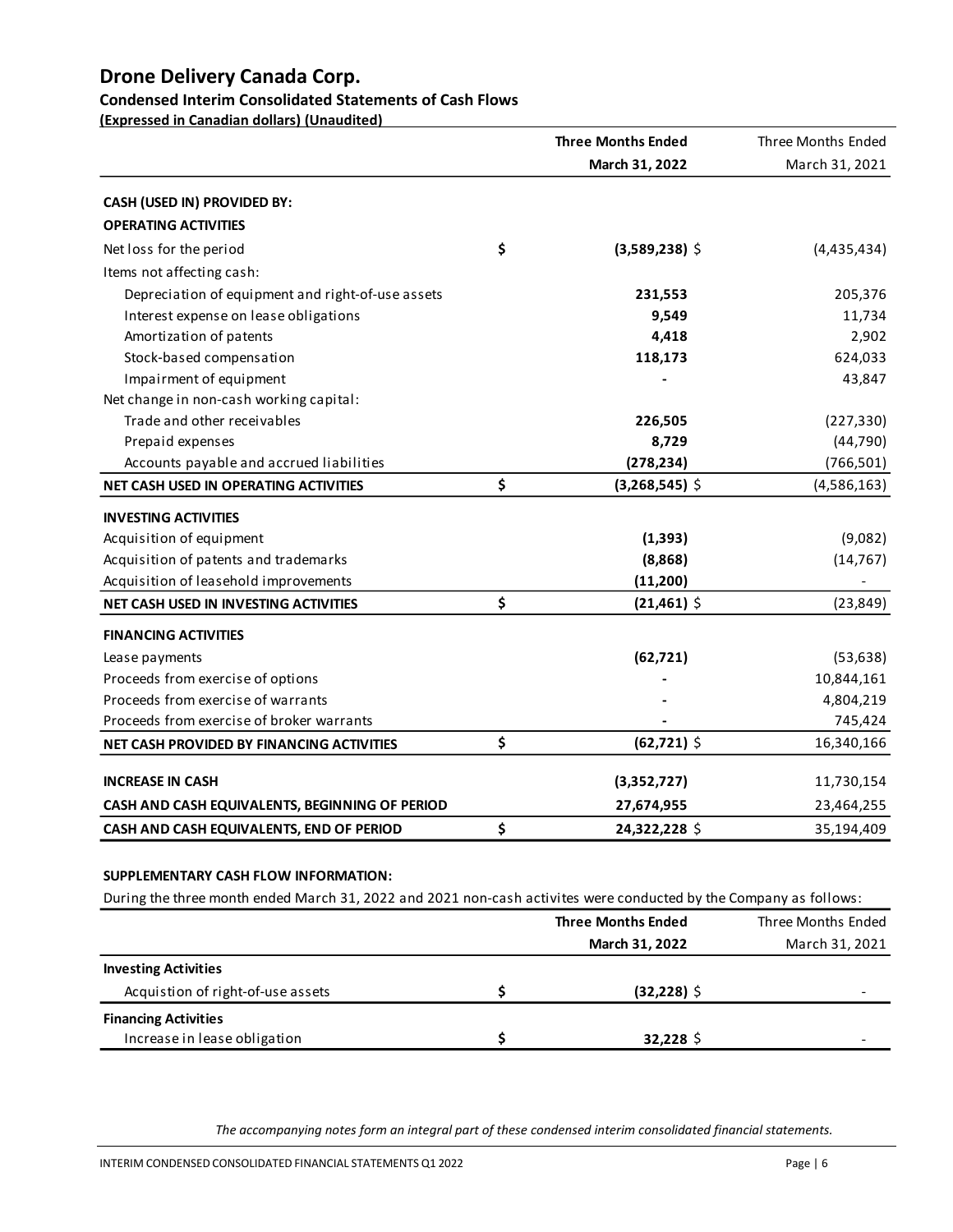#### **1. NATURE OF OPERATIONS**

Drone Delivery Canada Corp. (the "Company") was incorporated under the Business Corporations Act (British Columbia) on February 2, 2011. The Company is a developmental technology company with a focus on designing, developing and implementing a commercially viable drone delivery system within the Canadian geography. The Company's principal office is located at 6221 Highway 7, Unit 6, Vaughan, Ontario L4H 0K8.

As at March 31, 2022, the Company had cash and cash equivalents of \$24,322,228 (December 31, 2021 - \$27,674,955) and working capital of \$23,283,131 (December 31, 2021 - \$26,631,913). Management of the Company believes that it has sufficient funds to pay its ongoing administrative expenses and its liabilities for the ensuing twelve months as they normally fall due.

The Company's Common Shares are listed for trading on the TSXV under the symbol "FLT" and the Frankfurt Stock Exchange under the symbol "A2AMGZ" and are quoted on the OTCQX Venture Market in the United States under the symbol "TAKOF".

#### **COVID-19**

On March 11, 2020, the World Health Organization declared COVID-19 a pandemic. Federal, provincial, and local authorities in Canada, the United States, and other nations continue to significantly restrict the ability of people to leave their homes and carry out normal day-day activities. These measures could have a significant, negative effect on the economy of all nations for an uncertain period of time. The duration and impact of COVID-19 is unknown at this time and it is not possible to reliably estimate the impact that the length and severity of these developments will have on the financial results and conditions of the Company in future periods.

### **2. BASIS OF PREPARATION**

#### **Statement of Compliance**

These condensed interim consolidated financial statements have been prepared in accordance with International Accounting Standard 34, Interim Financial Reporting, and on a basis consistent with the accounting policies disclosed in the Company's annual audited consolidated financial statements for the year ended December 31, 2021. Accordingly, they do not include all of the information required for full annual financial statements required by IFRS as issued by IASB and interpretations issued by IFRIC. These condensed interim consolidated financial statements should be read in conjunction with the Company's audited financial statements for the year ended December 31, 2021.

These condensed interim consolidated financial statements of the Company were approved by the Board of Directors on May 17, 2022.

#### **Basis of Presentation**

These unaudited condensed interim consolidated financial statements have been prepared on a historical cost basis, except for financial instruments which are measured at fair value. All financial information is presented in Canadian dollars unless otherwise noted and is the presentation currency of the Company.

#### **Basis of Consolidation**

These condensed interim consolidated financial statements incorporate the financial statements of the Company and its wholly owned subsidiary Drone Delivery USA Inc. All intercompany transactions, balances, income and expenses are eliminated upon consolidation.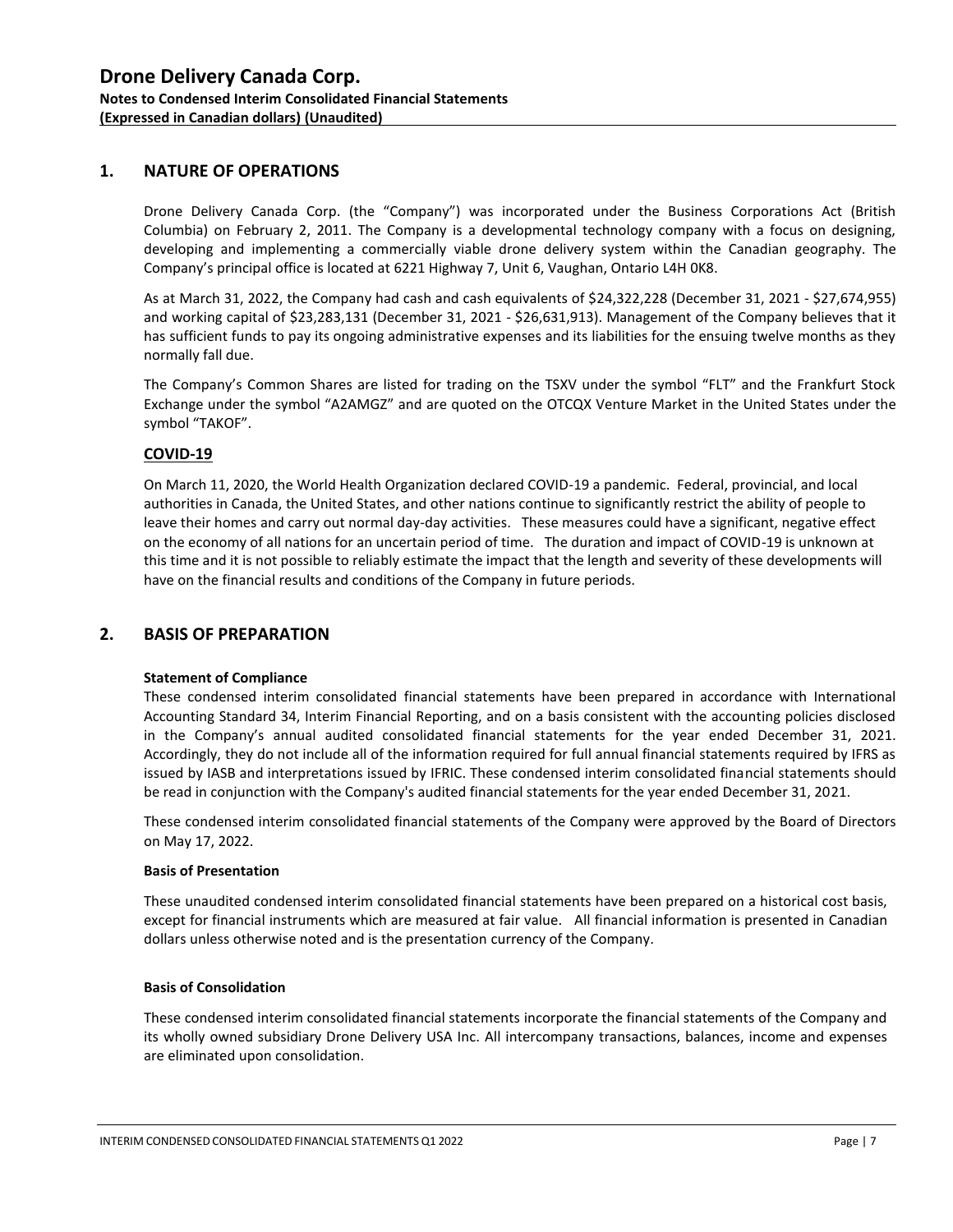**Notes to Condensed Interim Consolidated Financial Statements (Expressed in Canadian dollars) (Unaudited)** 

### **3. TRADE AND OTHER RECEIVABLES**

|                              | March 31, 2022 | December 31, 2021 |
|------------------------------|----------------|-------------------|
| Trade receivables            | $27,736$ \$    | 24,346            |
| Other receivables            | 59.929         | 212,054           |
| SR&ED tax credit receivables | 107.160        | 184,930           |
|                              | $194,825$ \$   | 421,330           |

#### **4. PATENTS**

| Cost                       |         |
|----------------------------|---------|
| Balance, December 31, 2020 | 763,846 |
| Additions                  | 77,680  |
| Balance, December 31, 2021 | 841,526 |
| Additions                  | 8,427   |
| Balance, March 31, 2022    | 849,953 |

#### **Accumulated Depreciation**

| Balance, December 31, 2020 | 13,761 |
|----------------------------|--------|
| Depreciation               | 15,303 |
| Balance, December 31, 2021 | 29.064 |
| Depreciation               | 4,418  |
| Balance, March 31, 2022    | 33,483 |

| <b>Carrying Value</b> |         |
|-----------------------|---------|
| At December 31, 2021  | 812.462 |
| At March 31, 2022     | 816.470 |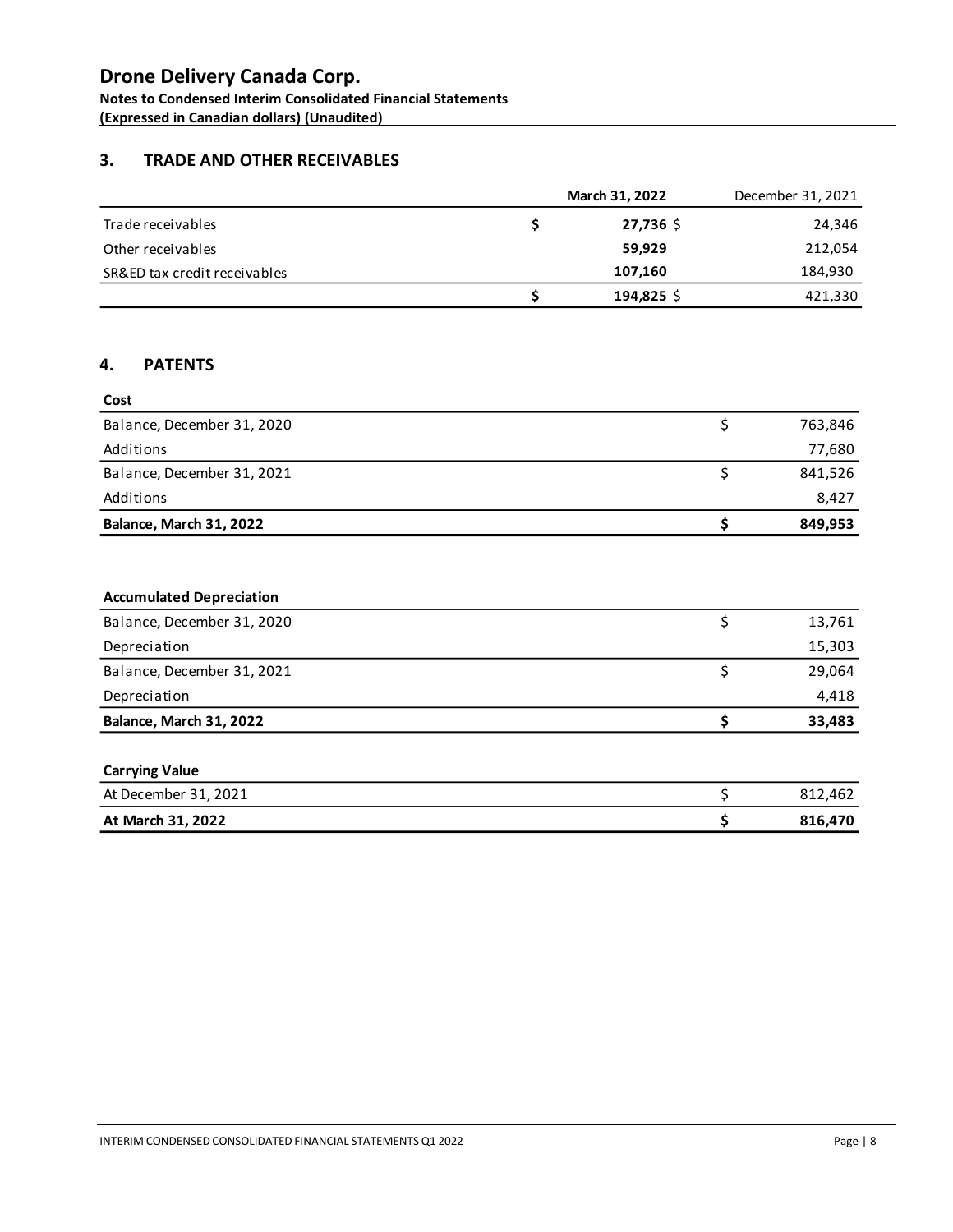**Notes to Condensed Interim Consolidated Financial Statements (Expressed in Canadian dollars) (Unaudited)** 

### **5. EQUIPMENT**

|                                 |    |        |                       |                                  | <b>Assets</b> |              |            |
|---------------------------------|----|--------|-----------------------|----------------------------------|---------------|--------------|------------|
|                                 |    | Lab &  |                       | <b>Flight</b>                    | <b>Under</b>  | <b>Drone</b> |            |
| Cost                            |    | Other  | Office                | Equipment                        | Construction  | Parts        | Total      |
| Balance, December 31, 2020      | S. |        |                       | 423,987 \$491,595 \$1,117,170 \$ | 422,289 \$    | 256,348 \$   | 2,711,389  |
| Additions                       |    |        |                       |                                  | 107,456       | 381,559      | 489,015    |
| Impairment of equipment         |    |        |                       | (120, 677)                       |               |              | (120, 677) |
| Transfers from assets under     |    |        |                       |                                  |               |              |            |
| construction                    |    |        |                       | 378,464                          | (95,009)      | (283, 455)   |            |
| Balance, December 31, 2021      | Ŝ. |        | 423,987 \$491,595 \$  | 1,374,957 \$                     | 434,736 \$    | 354,452 \$   | 3,079,727  |
| Additions                       |    |        |                       |                                  | 1,393         |              | 1,393      |
| Transfers from assets under     |    |        |                       |                                  |               |              |            |
| construction                    |    | 12,000 |                       | 61,998                           | (44, 250)     | (29, 747)    |            |
| <b>Balance, March 31, 2022</b>  | \$ |        |                       | 435,987 \$491,595 \$1,436,955 \$ | 391,879\$     | 324,705\$    | 3,081,120  |
|                                 |    |        |                       |                                  |               |              |            |
| <b>Accumulated Depreciation</b> |    |        |                       |                                  |               |              |            |
| Balance, December 31, 2020      | S. |        | 156,092 \$ 195,737 \$ | 155,996\$                        |               | Ś<br>Ś       | 507,825    |
| Depreciation                    |    | 56,357 | 69,500                | 197,816                          |               |              | 323,673    |

| Balance, March 31, 2021                                  |                          | 224,848 \$280,041 \$     | 368,605 \$ | ۰. | ۰.                       | 873.494   |
|----------------------------------------------------------|--------------------------|--------------------------|------------|----|--------------------------|-----------|
| Depreciation                                             | 12.399                   | 14.804                   | 63.544     | -  | -                        | 90,747    |
| Balance, December 31, 2021 $\;$ \$ 212,449 \$ 265,237 \$ |                          |                          | 305,061 \$ |    |                          | 782.747   |
| Impairment of equipment                                  | $\overline{\phantom{0}}$ | $\overline{\phantom{a}}$ | (48, 751)  | -  | $\overline{\phantom{0}}$ | (48, 751) |

| <b>Carrying Value</b> |                                     |                       |                       |           |
|-----------------------|-------------------------------------|-----------------------|-----------------------|-----------|
| At December 31, 2021  | \$211,538 \$226,358 \$1,069,896 \$  |                       | 434,736 \$ 354,452 \$ | 2,296,980 |
| At March 31, 2022     | $$211,139 \$211,555 \$1,068,349 \$$ | 391,879 \$ 324,705 \$ |                       | 2,207,626 |

During the year ended December 31, 2021, the Company incurred physical damages to certain Flight equipment. As a result, the Company subsequently disposed of the assets, and recorded an impairment charge of which \$43,847 was incurred during the three months ended March 31, 2021, based on the cost less accumulated amortization of the assets.

#### **6. TRADEMARKS**

| Balance, March 31, 2022    | 107,824 |
|----------------------------|---------|
|                            |         |
| Additions                  | 441     |
| Balance, December 31, 2021 | 107,383 |
| Additions                  | 13,011  |
| Balance, December 31, 2020 | 94,372  |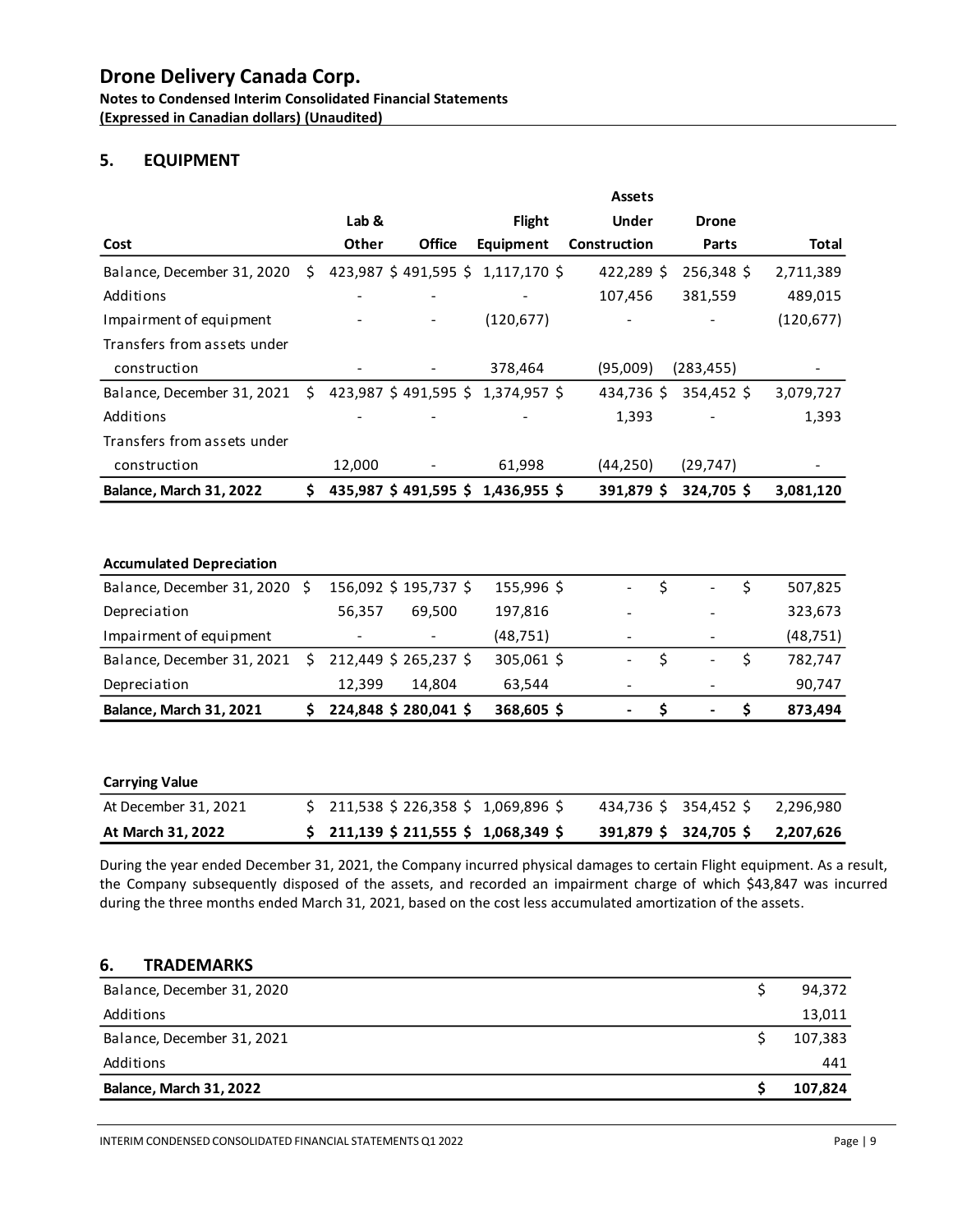### **Drone Delivery Canada Corp. Notes to Condensed Interim Consolidated Financial Statements**

**(Expressed in Canadian dollars) (Unaudited)** 

### **7. LEASEHOLD IMPROVEMENTS**

| Cost                       |             |
|----------------------------|-------------|
| Balance, December 31, 2020 | \$1,387,641 |
| Additions                  | 107,666     |
| Balance, December 31, 2021 | \$1,495,307 |
| Additions                  | 11,200      |
| Balance, March 31, 2022    | 1,506,507   |

#### **Accumulated Depreciation**

| Balance, December 31, 2020     | 388,463 |
|--------------------------------|---------|
| Depreciation                   | 325,319 |
| Balance, December 31, 2021     | 713,782 |
| Depreciation                   | 94,497  |
| <b>Balance, March 31, 2022</b> | 808,279 |

# **Carrying Value** At December 31, 2021 **\$** 781,525 **At March 31, 2022 \$ 698,228**

### **8. RIGHT-OF-USE ASSETS**

| Balance, December 31, 2020 | 442,274   |
|----------------------------|-----------|
| Additions                  | 108,652   |
| Depreciation               | (192,046) |
| Balance, December 31, 2021 | 358,880   |
| Additions                  | 32,228    |
| Depreciation               | (46, 309) |
| Balance, March 31, 2022    | 344,799   |

Right of use assets consists of office, testing and operational facility leases and are amortized over an average useful life of 33.5 months.

| <b>Maturity Analysis - Contractual Undiscounted Cash Flows</b> |         |
|----------------------------------------------------------------|---------|
| As at March 31, 2022:                                          |         |
| Less than one year                                             | 222,379 |
| Greater than one year                                          | 167,278 |
| <b>Balance, March 31, 2022</b>                                 | 389,657 |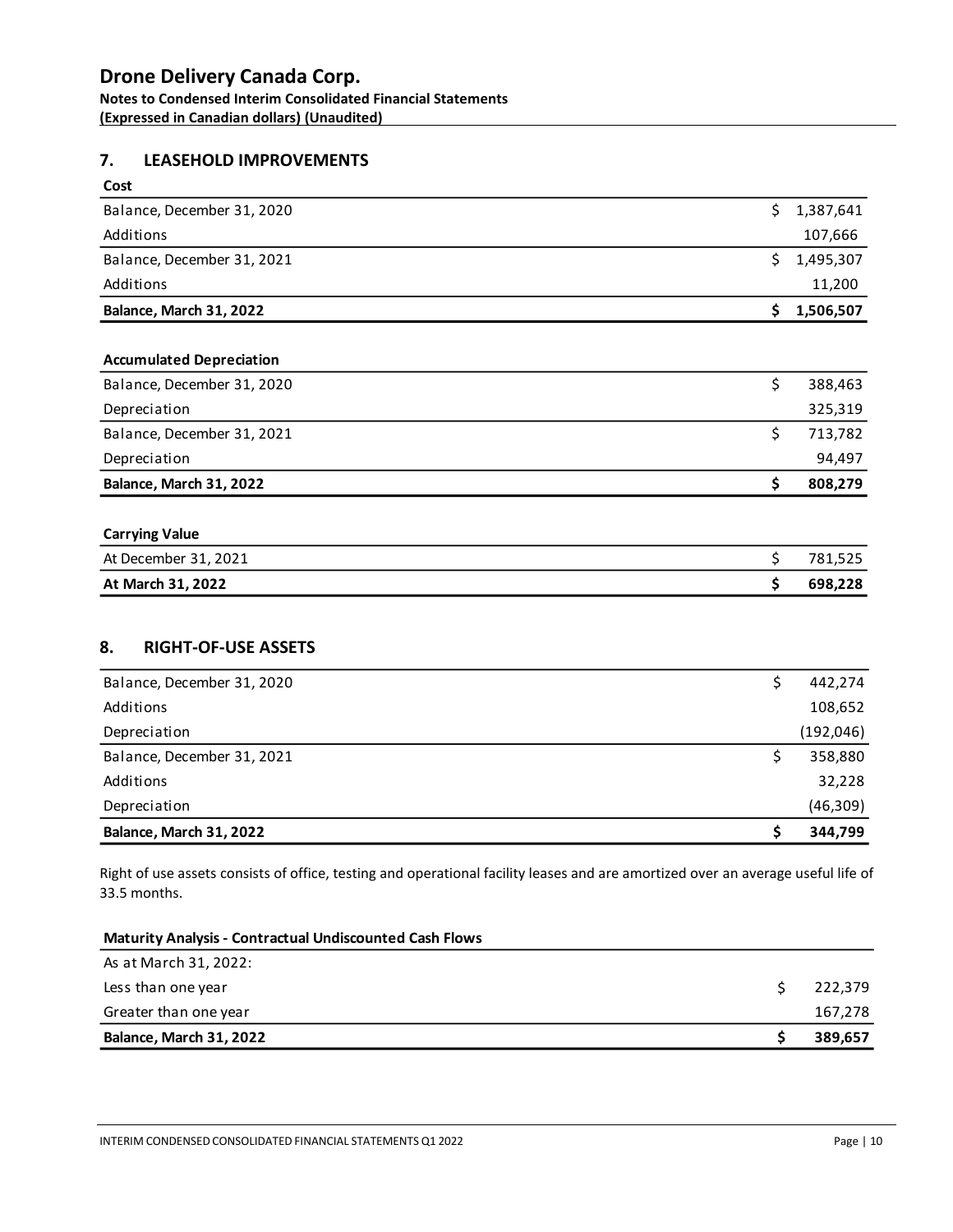### **8. RIGHT-OF-USE ASSETS (continued)**

Not included in the right of use assets are lease extensions for four facilities in Ontario, consisting of a five-year lease extension for the Company's head office, a one-year lease extension for a second office, and two-year lease extensions for its test range and new commercialization centre. The lease extensions are available to the Company should it choose to exercise its option at amount that is prevailing in the market at the time of renewal. During the three months ended March 31, 2022, The Company signed a one-year lease extension for it's second facility in Vaughan, resulting in an addition to right-of-use-asst of \$32,228.

### **9. LEASE OBLIGATIONS**

At the commencement date of the leases, the lease liability was measured at the present value of the lease payments that were not paid at that date. The lease payments are discounted using an interest rate of 10%, which is the Company's incremental borrowing rate. The continuity of the lease liabilities are presented in the table below:

| Balance, December 31, 2020    | \$ | 484,137   |
|-------------------------------|----|-----------|
| Additions                     |    | 108,652   |
| Accretion expense             |    | 43,864    |
| Lease payments                | \$ | (226,050) |
| Balance, December 31, 2021    | \$ | 410,603   |
| Additions                     |    | 32,228    |
| Accretion expense             |    | 9,549     |
| Lease payments                | \$ | (62, 721) |
| Balance, March 31, 2022       | Ş. | 389,657   |
|                               |    |           |
| As at March 31, 2022:         |    |           |
| Less than one year            | \$ | 222,379   |
| Greater than one year         |    | 167,278   |
| <b>Total lease obligation</b> | \$ | 389,657   |

#### Occupancy Leases

In 2021, The Company entered into a lease for a drone testing facility in Vaughan, Ontario, obliging the Company to make minimum monthly lease payments of \$2,000 until December 31, 2021. On June 1, 2021, the Company extended this lease for an additional two years until December 31, 2023, increasing monthly lease payments to \$2,500.

During the year 2021, the Company entered into a two-year lease for a new commercialization centre in Ontario, commencing September 1, 2021, obliging the Company to make minimum monthly lease payments of \$2,500 until August 31, 2023.

On January 5, 2022, the Company entered into a lease extension for one of it's existing office lease agreements with a corporation controlled by a former director to lease office space at \$ 34,000 per year. The lease extension commenced on February 1, 2022 and expires on January 31, 2023.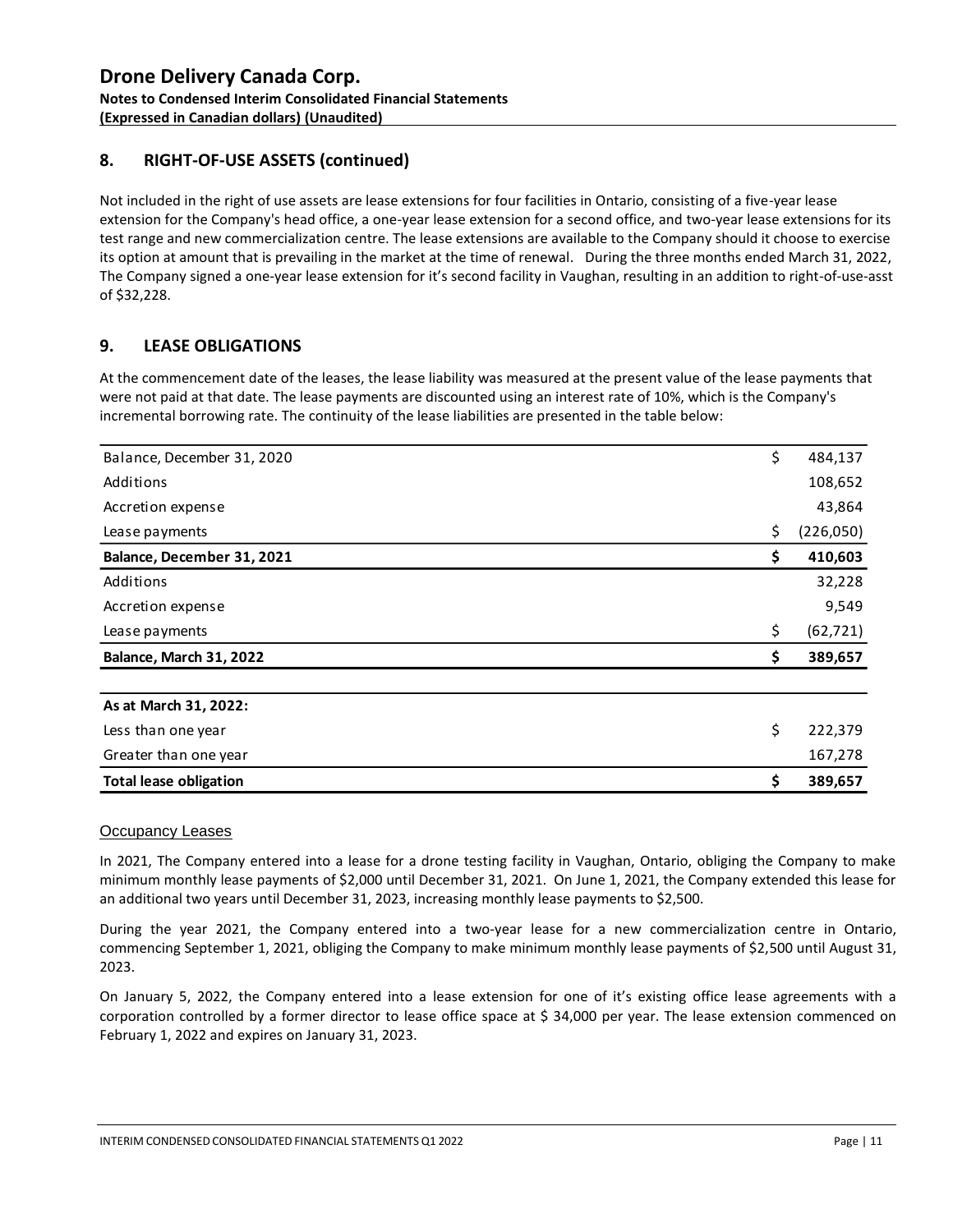#### **10. CAPITAL STOCK**

#### (**a) AUTHORIZED**

Unlimited number of common and special shares, without par value

#### **(b) ISSUED**

On March 25, 2019, the Company closed a prospectus offering, pursuant to which it issued an aggregate of 8,350,000 units (the "March 2019 Units"), at a price of \$1.20 per March 2019 Unit (the "March 2019 Issue Price"), for aggregate gross proceeds of \$10,020,000.

Each March 2019 Unit consisted of one common share and one-half of one common share purchase warrant (each whole common share purchase warrant a "March 2019 Warrant"). Each March 2019 Warrant, subject to customary adjustments, shall be exercisable into one common share at an exercise price of \$1.50 per common share for a period of two years from the closing of the offering, subject to certain conditions. Total cash costs of issue amounted to \$968,590.

The 4,175,000 warrants issued in conjunction with the offering carried a \$1.50 exercise price and a term of two years. These warrants were assigned a grant date fair value of \$1,340,175 using the Black-Scholes option pricing model, based on a riskfree rate of 1.48%, an expected life of 2 years, an expected volatility of 67.50% and an expected dividend yield of 0%.

The underwriters were issued an aggregate of 250,500 broker warrants and were paid a cash commission equal to 6% of the gross proceeds raised in respect of the March 25, 2019 prospectus offering. Each broker warrant entitles the holder to one March 2019 Unit at the March 2019 Issue Price until March 25, 2021. The 250,500 broker warrants issued in conjunction with offering carried a \$1.20 exercise price and a term of two years. These broker warrants were assigned a grant date fair value of \$99,474 using the Black-Scholes option pricing model, based on a risk-free rate of 1.48%, an expected life of 2 years, an expected volatility of 67.50% and an expected dividend yield of 0%.

On April 12, 2019, the Underwriters of the March 25, 2019 prospectus offering partially exercised their over-allotment option in respect of the March 25, 2019 prospectus offering, purchasing an additional 344,200 common shares in the Company and 626,250 March 2019 Warrants of the Company, for additional gross proceeds of \$482,353. Commissions of \$28,941 were paid, representing 6% of the gross proceeds raised in respect of this partial exercise of the over-allotment option.

Under the terms of the over-allotment exercise, an aggregate of 23,951 broker warrants were issued, on April 12, 2019 with an exercise price of \$1.20, expiring March 25, 2021. These broker warrants were assigned a grant date fair value of \$9,985 using the Black-Scholes option pricing model, based on a risk-free rate of 1.63%, an expected life of 1.95 years, an expected volatility of 66.94% and an expected dividend yield of 0%.

On August 5, 2020, the Company closed a prospectus offering, pursuant to which it issued an aggregate of 13,225,000 units (the "August 2020 Units") which included the exercise of the full over allotment option, at a price of \$0.70 per August 2020 Unit (the "August 2020 Issue Price"), for aggregate gross proceeds of \$9,257,500.

Each August 2020 Unit consisted of one common share and one-half of one common share purchase warrant (each whole common share purchase warrant a "August 2020 Warrant"). Each August 2020 Warrant, subject to customary adjustments, shall be exercisable into one common share at an exercise price of \$0.95 per common share for a period of two years from the closing of the offering, subject to certain conditions. Total cash costs of issue amounted to \$907,023.

The 6,612,500 warrants issued in conjunction with the offering carried a \$0.95 exercise price and a term of two years. These warrants were assigned a grant date fair value of \$1,529,472 using the Black-Scholes option pricing model, based on a riskfree rate of 0.27%, an expected life of 2 years, an expected volatility of 65.50% and an expected dividend yield of 0%.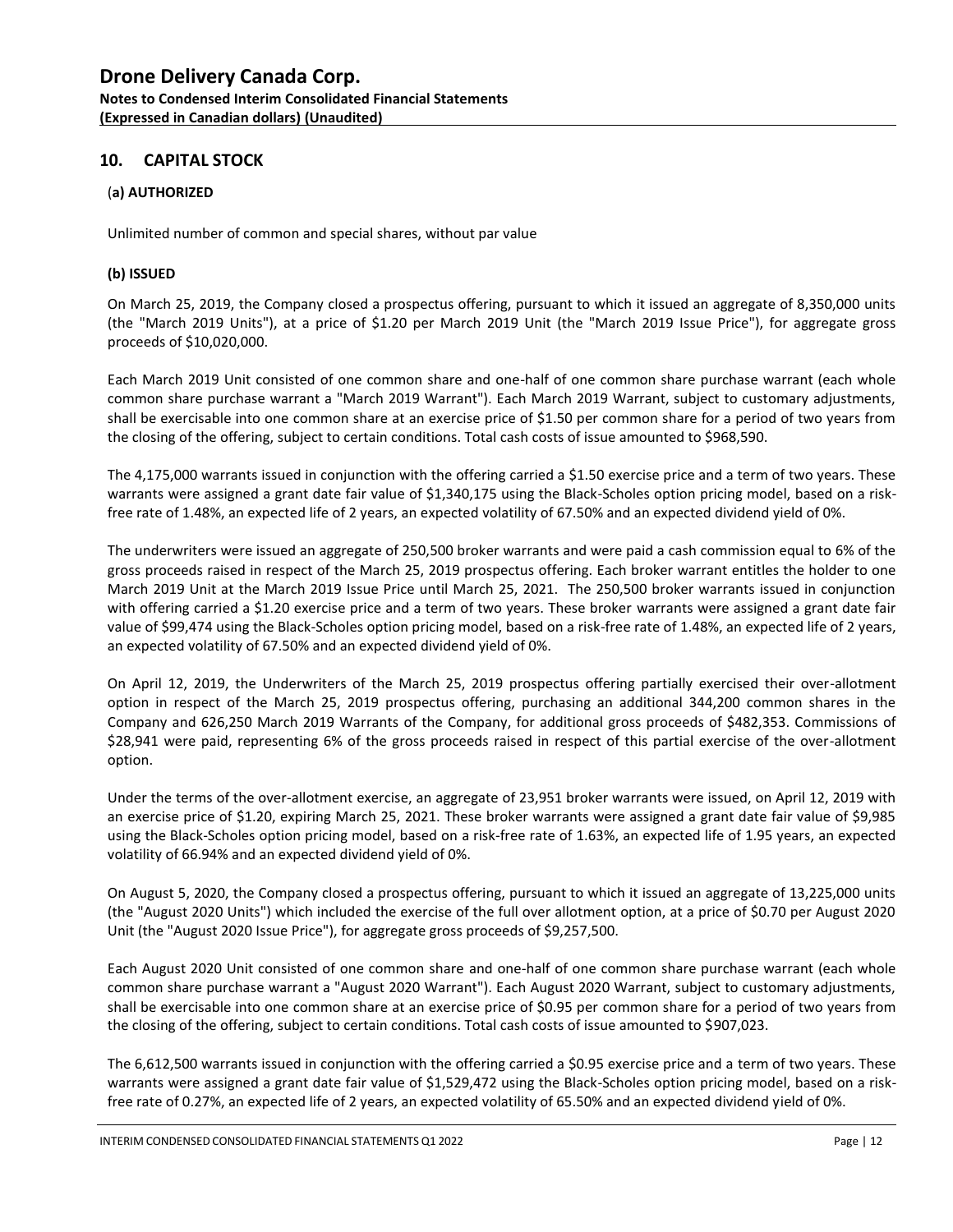### **10. CAPITAL STOCK (continued)**

The underwriters were issued an aggregate of 793,500 broker warrants and were paid a cash commission equal to 6% of the gross proceeds raised in respect of the August 5, 2020 prospectus offering. Each broker warrant entitles the holder to one August 2020 Unit at the August 2020 Issue Price until August 5, 2022. The 793,500 broker warrants issued in conjunction with the offering carried a \$0.70 exercise price and a term of two years. These broker warrants were assigned a grant date fair value of \$243,605 using the Black-Scholes option pricing model, based on a risk-free rate of 0.27%, an expected life of 2 years, an expected volatility of 65.50% and an expected dividend yield of 0%.

On December 22, 2020, the Company closed a second prospectus offering in the fiscal year, pursuant to which it issued an aggregate of 15,686,000 units (the "December 2020 Units") which included the exercise of the full over allotment option, at a price of \$0.88 per December 2020 Unit (the "December 2020 Issue Price"), for aggregate gross proceeds of \$13,803,680.

Each December 2020 Unit consisted of one common share and one-half of one common share purchase warrant (each whole common share purchase warrant a "December 2020 Warrant"). Each December 2020 Warrant, subject to customary adjustments, shall be exercisable into one common share at an exercise price of \$1.20 per common share for a period of two years from the closing of the offering, subject to certain conditions. Total cash costs of issue amounted to \$1,147,861.

The 7,843,000 warrants issued in conjunction with the offering carried a \$1.20 exercise price and a term of two years. These warrants were assigned a grant date fair value of \$1,534,874 using the Black-Scholes option pricing model, based on a riskfree rate of 0.22%, an expected life of 2 years, an expected volatility of 63.70% and an expected dividend yield of 0%.

The underwriters were issued an aggregate of 941,160 broker warrants and were paid a cash commission equal to 6% of the gross proceeds raised in respect of the December 22, 2020 prospectus offering. Each broker warrant entitles the holder to one December 2020 Unit at the December 2020 Issue Price until December 22, 2022. The 941,160 broker warrants issued in conjunction with the offering carried a \$0.88 exercise price and a term of two years. These broker warrants were assigned a grant date fair value of \$257,877 using the Black-Scholes option pricing model, based on a risk-free rate of 0.22%, an expected life of 2 years, an expected volatility of 63.70% and an expected dividend yield of 0%.

#### **11. STOCK OPTIONS**

The following table reflects the continuity of stock options for the three months ended March 31, 2022 and 2021:

|                            | <b>Number of Stock</b>     | Weighted<br>Average   |
|----------------------------|----------------------------|-----------------------|
|                            | <b>Options Outstanding</b> | <b>Exercise Price</b> |
| Balance, December 31, 2020 | 16,975,000 \$              | 1.12                  |
| Exercised                  | (8,666,661)                | 1.25                  |
| Granted                    | 300,000                    | 1.70                  |
| Balance, March 31, 2021    | $8,608,339$ \$             | 1.02                  |
| Balance, December 31, 2021 | 7,905,005                  | 1.04                  |
| Expired                    | (128, 334)                 | 0.78                  |
| Balance, March 31, 2022    | 7,776,671\$                | 1.04                  |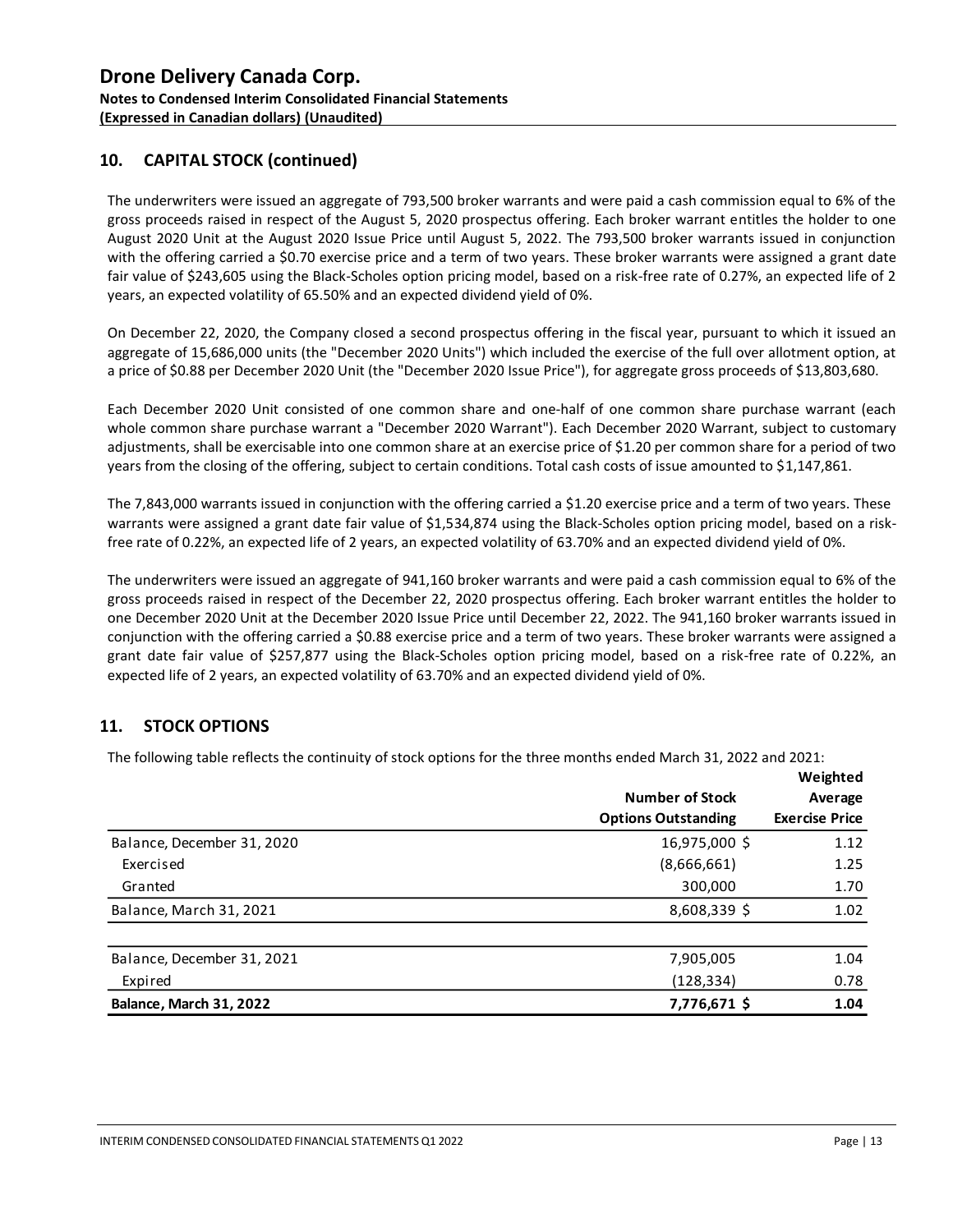### **11. STOCK OPTIONS (continued)**

During the three months ended March 31, 2022 the Company granted \$nil (March 31, 2021 - 300,000) options to purchase common shares of the Company to certain consultants and employees. Each option is exercisable at a price of \$nil (March 31, 2021 - \$1.70) for a five year term. The fair value of \$nil (March 31, 2021 - \$335,320) was assigned to these options, estimated using the Black-Scholes valuation model with the following weighted average assumptions: dividend yield \$nil (March 31, 2021 - 0%); expected volatility of \$nil (March 31, 2021 - 79%); a risk-free rate of return of \$nil (March 31, 2021 – 0.61%) and expected life of nil (March 31, 2021 – 5 years). The options vest at a rate of one third every six months from the date of the grant.

The following table reflects options outstanding as at March 31, 2022:

|                         | <b>Exercise</b> | <b>Weighted Average</b> | <b>Options</b> |
|-------------------------|-----------------|-------------------------|----------------|
| <b>Expiry Date</b>      | <b>Price</b>    | Life Remaining          | Outstanding    |
| July 20, 2022           | 0.50            | 0.30 years              | 600,000        |
| January 5, 2023         | 1.00            | 0.77 years              | 420,000        |
| March 2, 2023           | 1.80            | 0.92 years              | 1,575,000      |
| August 30, 2024         | 1.00            | 2.42 years              | 2,041,670      |
| September 24, 2025      | 0.70            | 3.49 years              | 2,120,001      |
| November 9, 2025        | 0.70            | 3.61 years              | 720,000        |
| February 4, 2026        | 1.70            | 3.85 years              | 200,000        |
| March 4, 2026           | 1.70            | 3.93 years              | 100,000        |
| Balance, March 31, 2022 | 1.04            | 2.32 years              | 7,776,671      |

#### **12. WARRANTS**

|                            | <b>Number of Warrants</b> | Weighted<br>Average   |
|----------------------------|---------------------------|-----------------------|
|                            | Outstanding               | <b>Exercise Price</b> |
| Balance, December 31, 2020 | 21,265,261 \$             | 1.16                  |
| Issued                     | 422,631                   | 1.17                  |
| Exercised                  | (4,718,261)               | 1.18                  |
| Expired                    | (3,380,213)               | 1.49                  |
| Balance, March 31, 2021    | 13,589,418 \$             | 1.07                  |
| Balance, December 31, 2021 | 13,531,918 \$             | 1.07                  |
| Balance, March 31, 2022    | 13,531,918 \$             | 1.07                  |

During the three months ended March 31, 2021, 4,718,261 warrants were exercised into common shares of the company for proceeds of \$5,549,643. The warrants exercised included 845,262 broker warrants, which yielded an issuance of 422,631 warrants. On March 25, 2021, 3,380,213 warrants expired unexercised.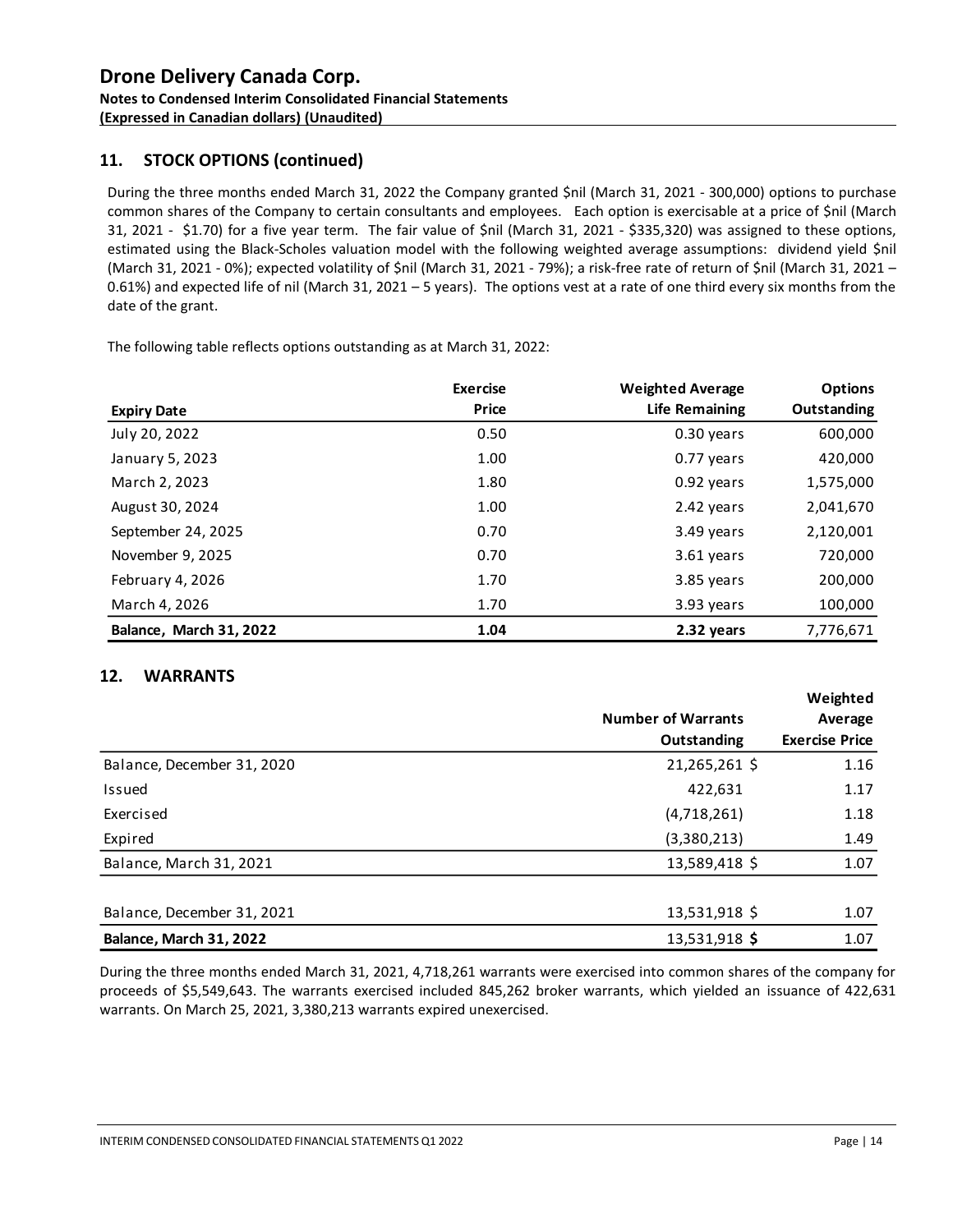**Notes to Condensed Interim Consolidated Financial Statements (Expressed in Canadian dollars) (Unaudited)** 

### **12. WARRANTS (continued)**

The following table reflects the warrants outstanding as at March 31, 2022:

|                    |                       |                 | Weighted              |             |   |                        |
|--------------------|-----------------------|-----------------|-----------------------|-------------|---|------------------------|
|                    |                       | <b>Exercise</b> | Average               | Warrants    |   | <b>Black - Scholes</b> |
| <b>Expiry Date</b> | Type                  | Price           | <b>Life Remaining</b> | Outstanding |   | Value                  |
| August 5, 2022     | <b>Broker Warrant</b> | 0.70            | 0.35                  | 436.425     |   | 170,523                |
| August 5, 2022     | Warrant               | 0.95            | 0.35                  | 5,506,051   |   | 1,269,654              |
| December 22, 2022  | <b>Broker Warrant</b> | 0.88            | 0.73                  | 658,812     |   | 206,302                |
| December 22, 2022  | Warrant               | 1.20            | 0.73                  | 6,930,630   |   | 1,354,726              |
|                    |                       | 1.07            | 0.50                  | 13,531,918  | Ŝ | 3,001,205              |

On August 5, 2020, the underwriters were issued an aggregate of 793,500 broker warrants in respect of the August 5, 2020 prospectus offering. Each broker warrant entitles the holder to one August 2020 Unit at the August 2020 Issue Price until August 5, 2022. The 793,500 broker warrants issued in conjunction with the offering carried a \$0.70 exercise price and a term of two years. These broker warrants were assigned a grant date fair value of \$243,605 using the Black-Scholes option pricing model, based on a risk-free rate of 0.27%, an expected life of 2 years, an expected volatility of 65.50% and an expected dividend yield of 0%.

On December 22, 2020, the underwriters were issued an aggregate of 941,160 broker warrants in respect of the December 22, 2020 prospectus offering. Each broker warrant entitles the holder to one December 2020 Unit at the December 2020 Issue Price until December 22, 2022. The 941,160 broker warrants issued in conjunction with the offering carried a \$0.88 exercise price and a term of two years. These broker warrants were assigned a grant date fair value of \$257,878 using the Black-Scholes option pricing model, based on a risk-free rate of 0.22%, an expected life of 2 years, an expected volatility of 63.70% and an expected dividend yield of 0%.

### **13. BASIC AND DILUTED EARNINGS (LOSS) PER SHARE**

Basic loss per share is computed using the weighted average number of common shares outstanding during the period. Diluted loss per share, which reflects the maximum possible dilution from the potential exercise of warrants and stock options, is the same as basic loss per share for the three months ended March 31, 2022 and 2021.

### **14. FINANCIAL INSTRUMENTS AND RISK MANAGEMENT**

#### **Financial Instruments**

The Company's financial instruments include cash and cash equivalents, trade receivables, trade and other payables, and lease obligations.

| lease obligations.                                                                |                   |   |                |                   |
|-----------------------------------------------------------------------------------|-------------------|---|----------------|-------------------|
| The carrying amounts shown in the statement of financial position are as follows: |                   |   |                |                   |
|                                                                                   | Category          |   | March 31, 2022 | December 31, 2021 |
| Cash and cash equivalents                                                         | <b>FVTPL</b>      | S | 24,322,228 \$  | 27,674,955        |
| Trade receivables                                                                 | Amortized Cost \$ |   | $27,736$ \$    | 24,346            |
| Trade and other payables                                                          | Amortized Cost \$ |   | 1,182,801 \$   | 1,390,285         |
| Lease obligation                                                                  | Amortized Cost \$ |   | 389,657 \$     | 410,602           |
|                                                                                   |                   |   |                |                   |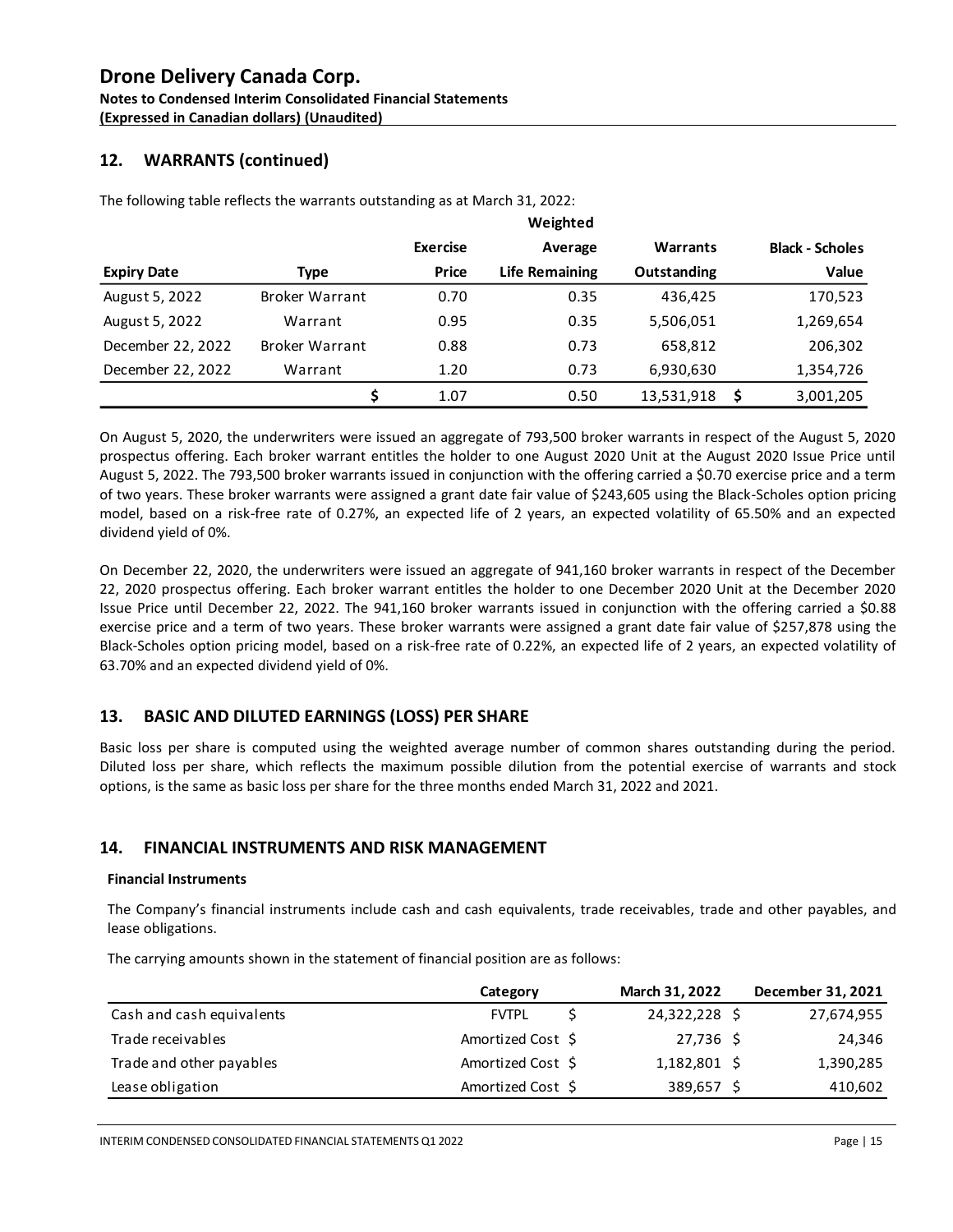### **14. FINANCIAL INSTRUMENTS AND RISK MANAGEMENT (continued)**

#### Financial Instruments

IFRS 7 establishes a fair value hierarchy for financial instruments measured at fair value that reflects the significance of inputs in making fair value measurements as follows:

Level 1 - applied to assets or liabilities for which there are quoted prices in active markets for identical assets or liabilities.

Level 2 - applies to assets or liabilities for which there are inputs other than quoted prices included in Level 1 that are observable for the asset or liability, either directly such as quoted prices for similar assets or liabilities in active markets or indirectly such as quoted prices for identical assets or liabilities in markets with insufficient volume or infrequent transactions.

Level 3 - applies to assets or liabilities for which there are unobservable market data.

The carrying value of trade receivables, trade and other payables approximate their fair value due to the short-term nature of these instruments. Pursuant to IFRS 7, the fair value of cash and cash equivalents is measured on a recurring basis based on Level 1 inputs.

#### Risk Management Disclosures

The Company is exposed to risks of varying degrees of significance, which could affect its ability to achieve its strategic objectives for growth. The main objectives of the Company's risk management process are to ensure that risks are properly identified and that the capital base is adequate in relation to these risks. The principal financial risks to which the Company is exposed is described below.

#### **Financial Risks**

Risk management is carried out by the Company's management team under policies approved by the Board of Directors. The Board of Directors also provides regular guidance for overall risk management.

#### Credit Risk

Credit risk is the risk of loss associated with a counterparty's inability to fulfill its payment obligations. The Company's credit risk is primarily attributable to cash and cash equivalents, and trade and other receivables. Trade and other receivables consists primarily of harmonized taxes receivable from the Government of Canada. Cash and cash equivalents are held with reputable Canadian chartered banks and money market mutual funds, the balances of which are closely monitored by management. Management believes that the credit risk with respect to financial instruments included in cash and cash equivalents, is minimal.

#### **15. RELATED PARTY TRANSACTIONS AND BALANCES**

a) Key Management Compensation:

Key management personnel include those persons having authority and responsibility for planning, directing and controlling the activities of the Company as a whole. The Company has determined that key management personnel consist of members of the Company's Board of Directors, executive officers and certain consultants.

During the three months ended March 31, 2022 and 2021 the following compensation amounts were incurred in respect of key management personnel: